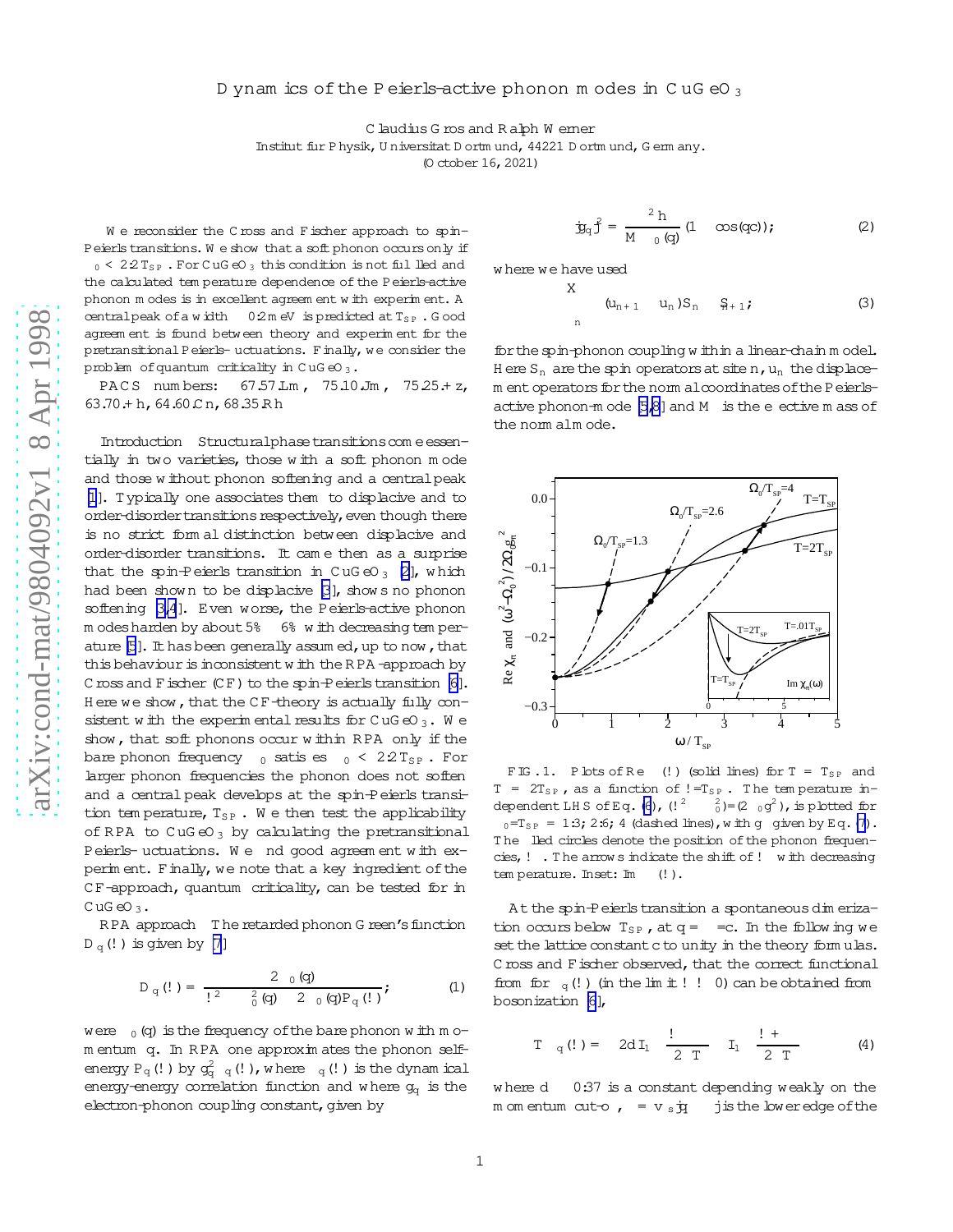<span id="page-1-0"></span>two-spinon continuum  $(v_s$  is the renorm alized spin-wave velocity), and

$$
I_1 (k) = \frac{1}{2} \int_{0}^{2kx} e^{ikx} (\sinh (x))^{1=2}
$$
:

 $T_{q=}$  (!) is scale-invariant and a function of != (2 T) only (independent of the spin-spin coupling J). This behaviour is characteristic of quantum critical system s [9]. For any temperature  $T > 0$  we can expand  $T$  (!) in  $!=$  (2 T) as

T (!) = 
$$
0 \quad \text{i} \quad \frac{!}{2 \text{ T}} + 2 \quad \frac{!}{2 \text{ T}}^2 + \dots
$$
; (5)

with  $_0$  0.26,  $_1$  0.81 and  $_2$  2.2. The position of the poles! of D (!) are then determ ined by the roots  $\circ$ f

$$
\frac{!^2}{2 \cdot 0} \frac{?}{9^2} = \text{Re} \quad (!) \qquad \frac{0}{T} + \frac{?}{T} \frac{!}{2 \cdot T} \frac{?}{7} \tag{6}
$$

where  $_0$  $_0$  (). Typical plots of the left and right hand side of (6) are presented in Fig. 1.



FIG.2. The tem perature dependence of the phonon frequencies ! for various values of  $_0=T_{SP}$ .  $_0$  is the bare phonon frequency. The arrows indicate the respective m inim alphonon frequency.

A spontaneous lattice dimerisation, i.e. a m acroscopic occupation of the Peierls-active phonon mode, occurs at  $T_{SP}$  when (6) has a solution for ! = 0. This determ ines the transition tem perature as [6]

$$
T_{SP} = \frac{2g^2}{0} \quad 0:
$$
 (7)

Rem arkably, Eq. (7) is independent of J, due to the scaleinvariance of  $T$  (!). We compare the prefactor of the tem s  $\frac{1}{2}$  of the ms and  $\ln \text{softEq.}$  (6) and nd that for

$$
1 = (2g^2 \t_0) > \t_2 = (4 \t_2^2 T_{SP}^3); \t(8)
$$

Eq. (6) has a single solution for  $T = T_{SP}$  and inspection of the tem perature dependence of this solution for T >  $T_{SP}$  (com pare F ig. (1)) show s that this root continuously connects to the T = 1 solution,  $\lim_{T \to 1}$  ! =  $_0($  ). In the parameter regime de ned by  $Eq. (8)$  the phonon softens completely. We can use Eq. (7) to eliminate q from Eq. (8). We obtain

$$
T_{SP} > \frac{0}{2} \frac{r}{0}
$$
 0.46 0; 0 < 22T\_{SP}; (9)

for the soft-phonon regime. For  $_0 > 2.2$  T<sub>SP</sub> the Peierlsactive phonon does not soften completely and may even become harder with decreasing temperature, as illustrated in Fig. 2. Near  $T = T_{SP}$  an additional central peak shows up, leading to the phase transition. For CuG  $\epsilon$ O<sub>3</sub> there are two Peierls-active phonon modes with energies [5]  $!_1$  = 151K and  $!_2$  = 317K respectively. Since (see !  $( = 1,2)$  and  $T_{SP} = 14.1$ K we nd below) that  $CuG \otimes 3$  is in the central-peak reqime.

Application to  $C uG eO_3$  In order to compare more in detail w ith the experim ental results for CuG eO  $_3$  we have generalized Eq. (1) for the case of two phonon frequencies. D enoting by D  $_{1=2}$  (!) the retarded G reen's functions of the rst and second phonon with bare frequencies  $_1$ and  $_2$  respectively, and by  $q_1$  and  $q_2$  the respective spinphonon coupling constants, we obtain

$$
D_1(!) = D_1^{(0)}(!) + \frac{D_1^{(0)}(!)}{1 - g_1^2 D_1^{(0)}(!) + g_2^2 D_2^{(0)}(!)} \qquad (1)
$$

and an equivalent equation for D<sub>2</sub>(!). Here D<sub>1=2</sub>(!) = 2  $1=2$  = (! <sup>2</sup>  $\frac{2}{1-z}$ ) [7]. An analysis similar to the onephonon case can be performed for  $D_1$  (!) +  $D_2$  (!). One nds

$$
\Gamma_{\rm SP} = \frac{2g_1^2}{1} + \frac{2g_2^2}{2} \qquad (10)
$$

for the transition tem perature and

$$
T_{SP} > \frac{r}{\frac{2}{0} \frac{1}{2}} \frac{1}{\frac{9_1^2}{9_1^2} \frac{2}{2} + \frac{9_2^2}{9_2^2} \frac{1}{1}}
$$
 (11)

for the soft-phonon regine.

In order to determ ine  $q_1$  and  $q_2$  for CuGeO<sub>3</sub> we note that the lower/upper phonon mode contribute to the structural distortion below  $T_{SP}$  with weighting factors 2 and 3 respectively [5]. This leads to

$$
\frac{g_1^2}{g_2^2 = 2} = \frac{2}{3}; \qquad \frac{g_1^2}{g_2^2} = \frac{2}{3} \frac{1}{2} = \frac{2!}{3!} \frac{1}{2}; \qquad (12)
$$

Eq. (12) and Eq. (10) determ ine the spin-phonon  $\text{cou}$ plings  $q_1$ ;  $q_2$ . For  $T_{SP} = 14.1$ K we nd  $_1 = 3.15$ THz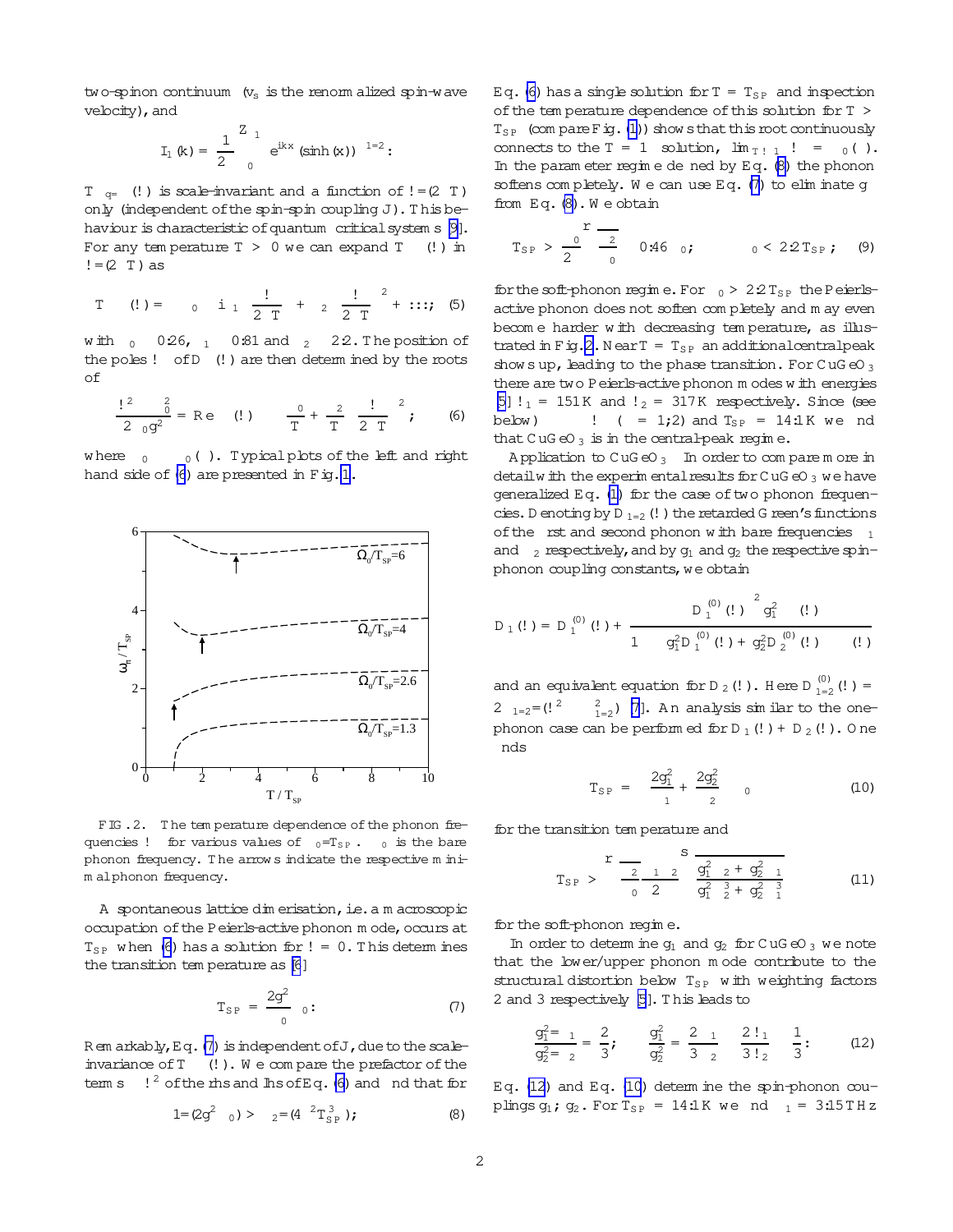<span id="page-2-0"></span>and  $2 = 6:61 \text{ T H}$  z for the bare phonon frequencies and  $g_1 = 0.86$  T H z ( $g_2 =$  $3g_1$ ) for the spin-phonon coupling. In Fig. 3 we have plotted the results for the dynam ical structure factor,

$$
S ( ;!) = \frac{1 \text{ Im } D_1 (! + i ) + D_2 (! + i )!}{1 \text{ exp } (!)};
$$
 (13)

w here we have used the experim entalresolution function  $[TH z]$  0:023+ 0:028! = (2) [\[10](#page-3-0)]. The intensity of the experim ental spectra  $[5]$ , also show n in Fig. 3, have been scaled; the (constant) background has been adjusted [\[11\]](#page-3-0). T he overallagreem entbetween experim entand theory is satisfactory, although the hardening of the lower phonon m ode is som ew hat m ore pronounced in the experim ent (6% vs.1% ). N o experim entaldata for the upper m ode were available for  $T = 16K$ . In the inset a blow up of the central peak is given. It should be possible to resolve the predicted centralpeak, w hich has a w idth of

 $0.05$ TH  $z = 0.2$ m eV, by neutron scattering, testing thereby the theory.



FIG .3. T heoretical (thick solid lines) and experim ental (solid circles, [\[5\]](#page-3-0)) results for the dynam ical structure factor. The T $_2^+$  phonons are P eierls active and included in the theory,  $(X O X)_1$  and  $(X O X)_2$  are other nearby phonons. The data for T = 296K has been shifted. Inset: B low up of the central peak at  $T = T_{SP} = 14:1K$  and  $T = 16K$  (not broadened).

The theory presented here is based on the RPA approxim ation and we have show n it to yield reasonably good agreem entw ith experim ent, explaining the absence of a Peierls-active soft-phonon m ode in C uG eO  $_3$ . From a theoreticalpoint of view, one m ight question the applicability of RPA in the central-peak regime. A de nite theoretical resolution to this problem is not know n at present, but one m ay note that the standard phenom enological theory for the centralpeak occurring in structuralphase transitions has RPA-form [\[1\]](#page-3-0). For the case of CuGeO  $_3$ we w ill test the applicability of RPA by comparing the

prediction of RPA (with no tparam eter) for the pretransitional Peierls- uctuations, given by the inverse lattice correlation length  $1=$ , w ith the experim ental results.

The lattice correlation length is determ ined by the long-distance fallo,

$$
\lim_{z \to 1} \frac{2}{2} e^{iqz} R \, e D_q(0) \qquad e^{i z = c} e^{-z} \qquad (14)
$$

where  $c$  = 2:94  $A$  is the c-axis lattice constant of C uG eO  $_3$ and D  $_{\alpha}$  (!) =  $D_{q}$ ; (!). We have calculated 1= from Eq. (14), using  $v_s = (-2)J(1 \t 1:12) [12]$  $v_s = (-2)J(1 \t 1:12) [12]$  $v_s = (-2)J(1 \t 1:12) [12]$  (which en-ters Eq. [\(4](#page-0-0))),  $J = 156K$  for the exchange integral and  $= 0.24$  for the frustration param eter [\[13{15\]](#page-3-0). The results for  $1=$  are presented in Fig. 4, together with results for CuG eO<sub>3</sub> obtained by diusive X-ray scattering [\[16\]](#page-3-0), w hich are consistent w ith neutron-scattering data and the absence ofa soft phonon [\[3\]](#page-3-0).



FIG. 4. RPA and experim ental results [\[16](#page-3-0)] for the inverse lattice correlation length,  $1=$  . The theory does not contain any free param eter. Inset: T S<sup>(AF)</sup>(;!), as a function of  $!=$  (2 T), as predicted by bosonization (solid line, Eq. [\(4](#page-0-0))), and the neutron-scattering results  $\beta$ ], for T = 14:5K (lled squares),  $T = 20K$  (crosses) and  $T = 50K$  (diam onds).

Both experiment and theory show mean-eld behaviour, 1=  $T$   $T_{SP}$ . The RPA-result agrees well w ith experiments. Above  $T = 19K$  the lattice uctua-tions have one-dim ensional character [\[16\]](#page-3-0) and the residualdierence between theory and experim entm ay be due to corrections to RPA.

It is interesting to note, that Eq. [\(4](#page-0-0)) for  $_q(!)$  is (for spin-rotational invariant H eisenberg chains) identicalw ith the bosonization result for the m agnetic dynam ical structure factor,  $S^{(A F )} (q;!)$  [\[17](#page-3-0)]. Q uantum criticality im plies T S  $^{(AF)}$  (;!) to be an universal function of  $!=$  (2 T), at least for sm all ! . In the inset of Fig. 4 we have plotted the bosonization result for T S<sup>(AF)</sup>(;!), together w ith the rescaled neutron-scattering results [\[3](#page-3-0)]